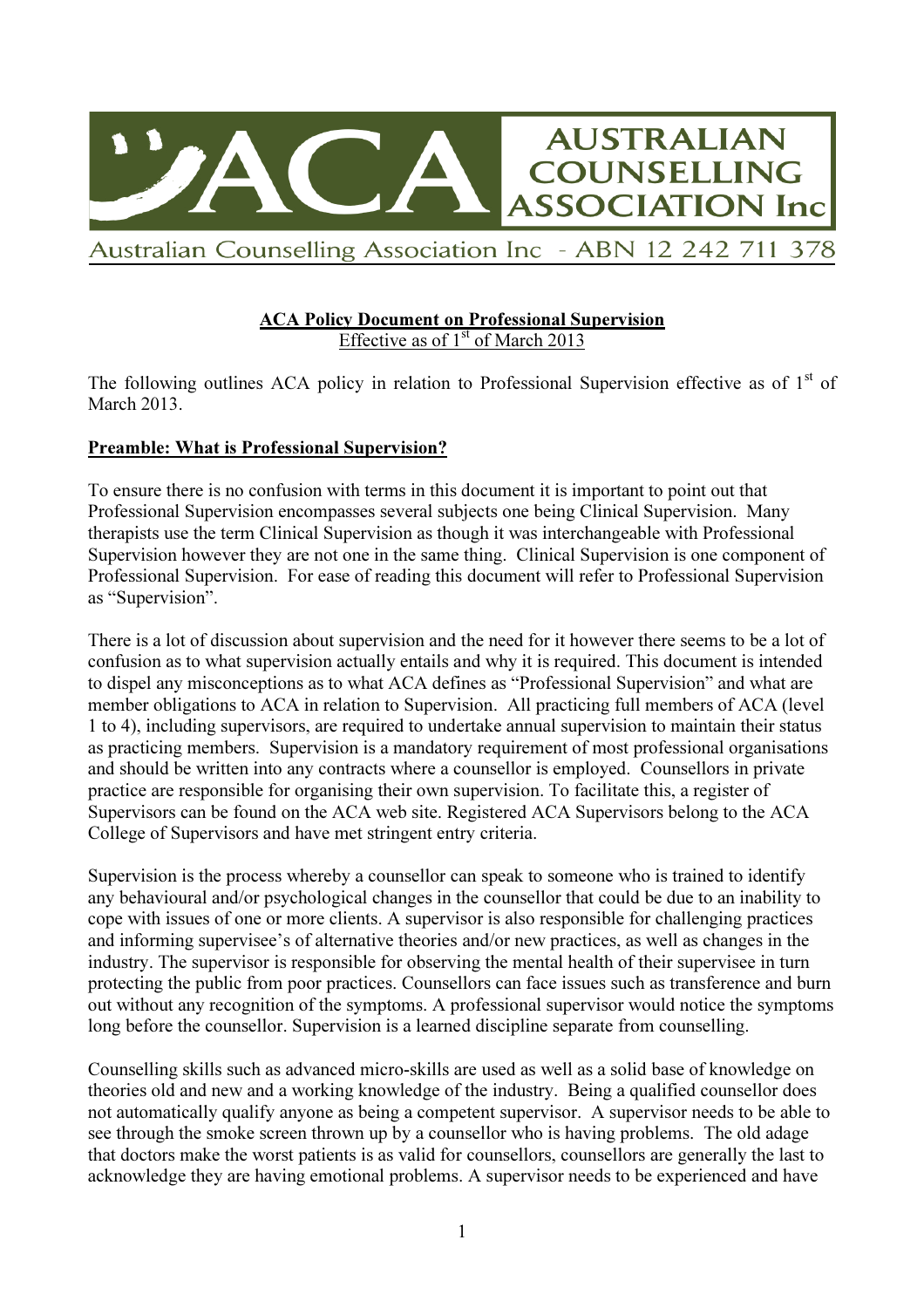advanced communication skills to supervise effectively. A session in supervision will usually cover several aspects of counselling.

A supervisor will discuss recent sessions that a counsellor has given, paying attention to how and why the counsellor used particular theories and what the motives to challenging were. They will listen to detect if the counsellor had any agendas that were not the clients. They will also monitor and discuss many issues, some of these are:

- 1. Is the counsellor owning the clients issues?
- 2. Does the counsellor detach from their clients after sessions in a healthy way?
- 3. Is the counsellor dwelling on a client's issue
- 4. Is the counsellor getting the appropriate amount of sleep and rest.
- 5. Is the counsellor showing signs of burn out?
- 6. Are there signs of projection or transference?
- 7. Is the counsellor keeping on top of their administrative tasks.
- 8. Is the counsellor undertaking regular professional development/education.
- 9. Are the counsellors business building skills adequate.
- 10. Is the counsellors marketing material adequate and accurate.

A supervisor needs to check all these issues and more without being intrusive or threatening. The supervisor needs to respect counsellor-client confidentiality and adhere to the same ethical conditions as a counsellor.

Supervision is similar to counselling in as much as a counsellor should not receive formal counselling from a friend, colleague, relative or co-worker. Supervision should be on a contractual basis with agreed remuneration for services, supervision is a professional service therefore can be deemed a tax deductible service. Supervision does not need to be face to face, it can be conducted over the phone (or skype) or through the use of web technology just as effectively, particularly for counsellors in isolated geographical places.

# Supervision Requirements by ACA

How many hours of Supervision per year are required: Each practicing member of ACA (level 1 to 4) whether they are in paid or unpaid (volunteer) employment must complete a minimum of 10 hours of Supervision per membership year. The ratio of supervision hours per client contact hours should be 1 hour of supervision for every 10 hours of client contact time. Counsellors in full time employment should receive supervision either internally or externally once a week where possible however not less than once a month.

Supervision undertaken by an ACA member must be delivered by either a "Registered Supervisor" or an ACA "Recognised Supervisor".

Peer Supervision: Members may participate in peer supervision however they can only claim a maximum of two hours of peer supervision per year as part of their 10 hour requirement.

Group Supervision: ACA defines Group Supervision as an organised and structured event that has a recognised leader who takes responsibility for the group. The leader must meet ACA Supervisor requirements. There should be a minimum of one ACA registered or recognised Supervisor for every 10 group participants. There are no minimum limits in relation to the 10 hour annual requirement.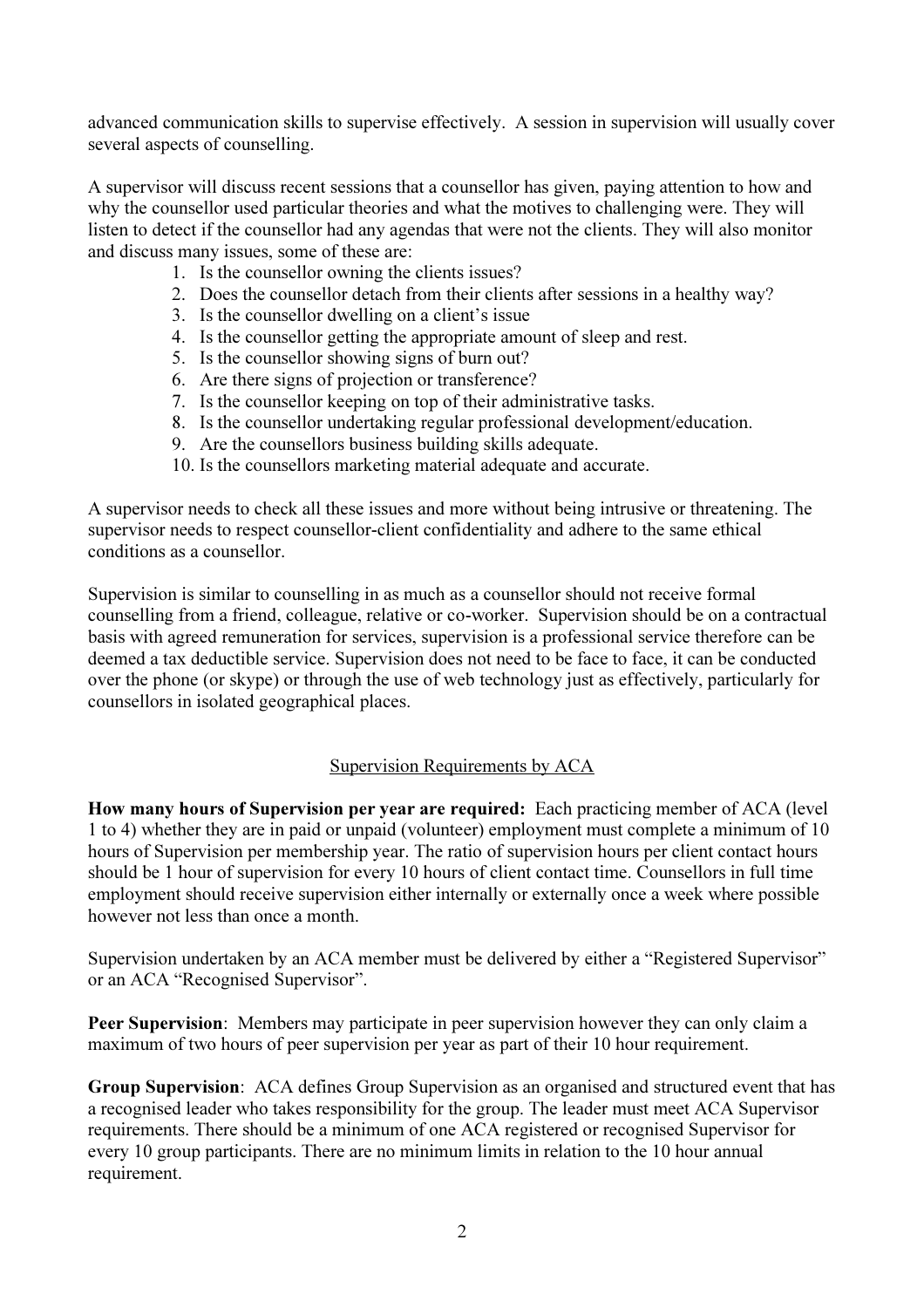One on One Supervision: This is possibly the most sort after and popular form of Supervision. This mode of supervision is as it suggests a coalition of a supervisor and a supervisee. One on one usually takes place in a face to face situation however it can also be conducted using the phone, skype and web.

What constitutes a "Registered Supervisor": An ACA registered supervisor is an ACA member who is a current member of the ACA College of Supervisors. To verify whether a supervisor is in fact an ACA registered supervisor you can go the ACA Register on the ACA web site and conduct a search for supervisors or ring 1300784333 and an ACA staff member will help you.

What constitutes an ACA "Recognised Supervisor": An ACA "recognised supervisor" is a supervisor who is not registered with the ACA College of Supervisors however meets the ACA "Supervisor" criteria.

ACA Supervisor Criteria: ACA has two criteria, to be able to offer supervision to an ACA member a Supervisor must meet one of the following criteria:

- 1. Registered with the ACA College of Supervisors; or
- 2. Be eligible for membership to ACA at a minimum of level 2 membership and
	- a. Have a minimum of 3 years post qualification counselling experience; plus
	- b. Have completed a minimum of 50 hours of post qualification Supervision; plus
	- c. Have completed a Supervisor training course that meets ACA standards; plus
	- d. Undergoes regular supervision as a Supervisor; plus
	- e. Be registered with a peak body similar to ACA as a counsellor and/or supervisor.

What constitutes an "ACA Supervisor Training Course": Counselling supervision is an essential safeguard for clients, a support for counsellors, and a process through which practitioners can develop their skill and competence. A trained Counselling Supervisor should be able to conduct supervision sessions using various supervision interventions, provide effective evaluation and feedback to supervisee's and address the ethical and legal considerations of supervision. An ACA Supervisor Training Course will facilitate the development of supervisory knowledge and skills for experienced counsellors and equip practitioners with the specialist knowledge and skills necessary to be an effective supervisor.

An ACA Supervisor Training Course will enable the learner as a minimum to:

Define the role of a clinical supervisor; Identify the goals of supervision; Discuss and apply theories and models of supervision; Describe the supervisory relationship; Demonstrate the skills required for conducting different supervision interventions; Provide effective evaluation and feedback to supervisees; Successfully undertake a variety of supervisor administration tasks; and Address ethical and legal considerations of supervision.

An ACA Supervisor Training Course will cover as a minimum:

- − An Introduction to Clinical Supervision
- − An overview of Clinical Supervision
- − Models of Supervision
- − The Supervisory Relationship
- − Advanced Skills in Clinical Supervision
- − Types of Supervision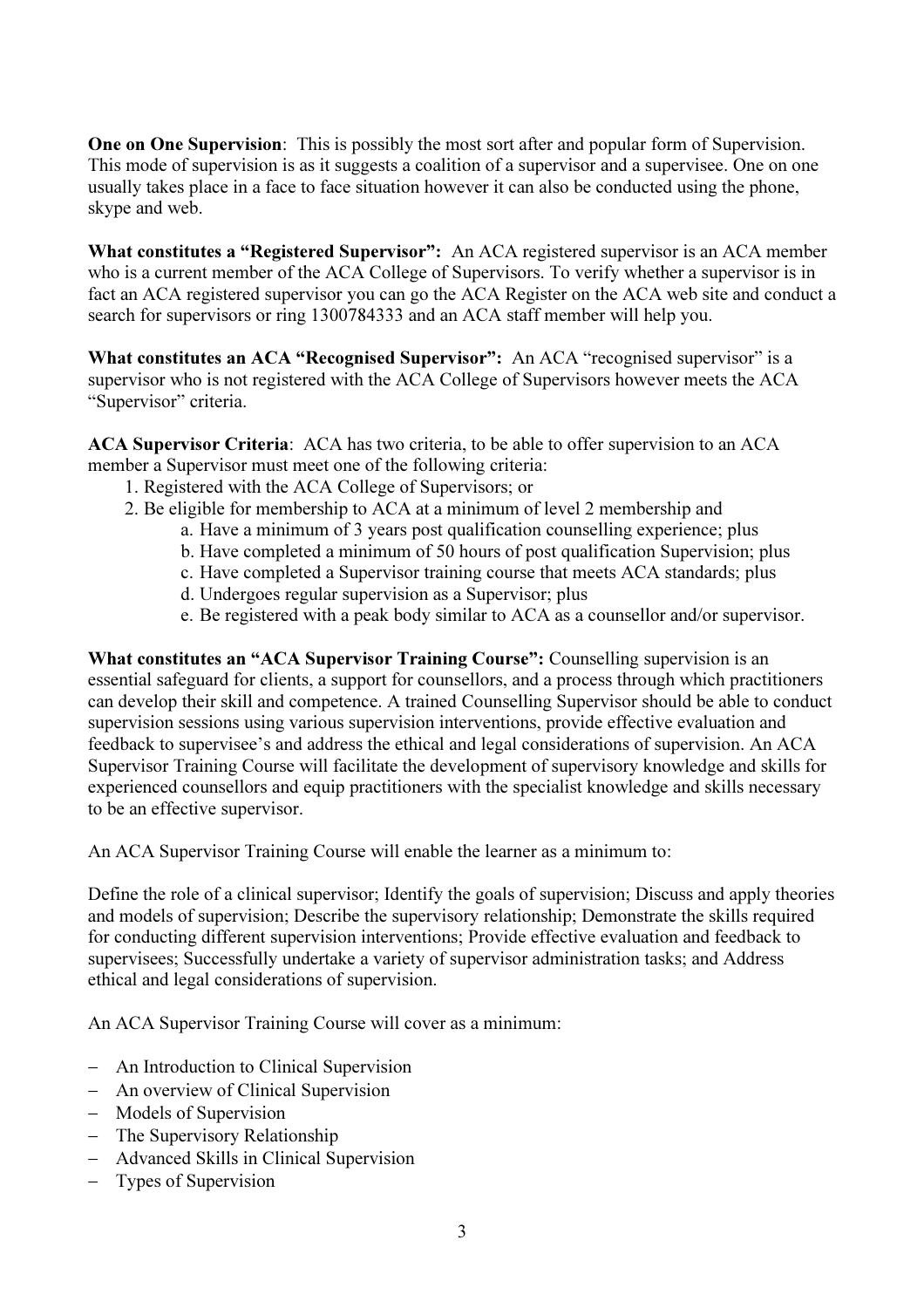- − Evaluation and Feedback
- − Supervisor Administration Skills
- − Ethical and Legal Considerations
- − Applying Supervision Skills
- − Final Assessment

For a course in Supervision to meet ACA supervision standards it must meet **all** the following criteria as a minimum:

- 1. Must be delivered either face to face or a combination of face to face, online or distance training.
- 2. Must be run over a minimum of a 40 hour period with a minimum of 14 hours being face to face including the final assessment.
- 3. Final assessments must include as a minimum a live, in real time, 60 minute formally assessed Supervision session. This session is not to be role played or assessed via a recorded video or audio session.
- 4. All tutors/lecturers/assessors must be eligible for membership to the ACA College of Supervisors,

Workplace nominated Supervisor: NGO's, Churches and other similar employers may nominate a workplace supervisor who does not meet any of the ACA criteria. Although this is not the optimum situation for the employed counsellor ACA will accept supervision from work place nominated supervisors for the work undertaken by an ACA member whilst employed within the said agency. ACA recommends that members who find themselves in this situation seek out external supervision from an ACA recognised supervisor. Counselling work undertaken outside the agency will require an ACA recognised supervisor.

# Professional Supervision – What's involved?

The following sets out a general framework of what constitutes Professional Supervision and also discusses some issues related to Supervision. First we will have a look at what Professional Supervision is not.

It is not:

- $\Box$  Someone watching over your shoulder whilst you practise.
- $\Box$  A discussion between two or more practitioners:
- $\Box$  Being supervised whilst on a field placement when completing your initial counselling qualification;
- $\Box$  Discussing personal matters with a counsellor.

Supervision is: A formal arrangement for counsellors to discuss their work regularly with someone who is experienced in counselling and supervision. The task is to work together to ensure and develop the efficiency of the counsellor/client relationship. Professional supervision is a process to maintain adequate standards of counselling and a method of consultancy to widen the horizons of an experienced practitioner.

Counselling exposes counsellors to situations that impose a great demand on practitioners emotional and professional well-being. This demand can lead to becoming enmeshed and overinvolved leading to ineffective practice. Counsellors cannot in all cases be objective about their own abilities, agendas and practices. A supervisor can be objective and help the counsellor to grow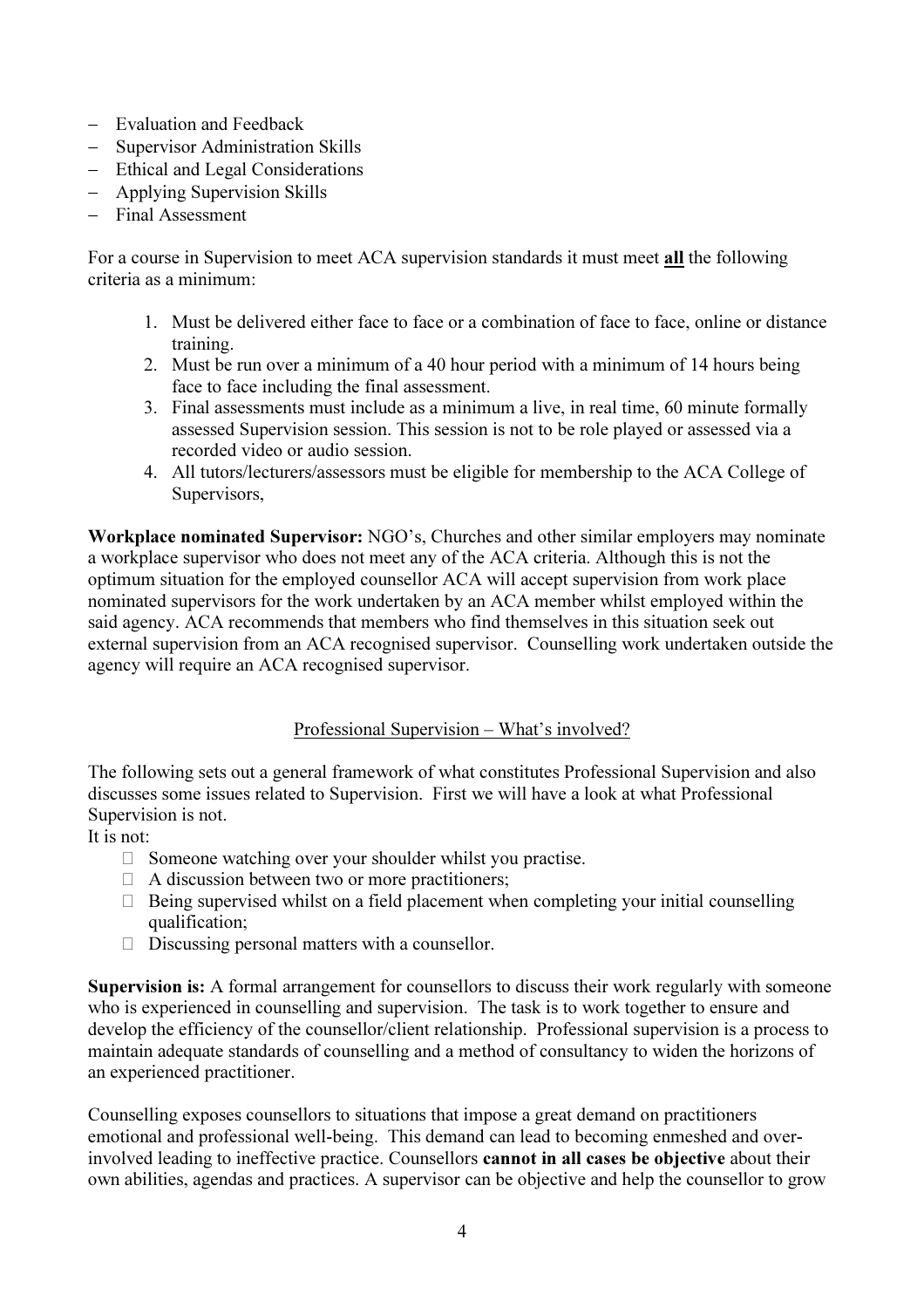and learn. The supervisor can ensure that the counsellor is meeting the needs of their clients and keeping to ethical and professional standards. Supervisors will also help counsellors relate practice to theory and visa versa. Supervisors are most likely to identify potential mental health issues in the Supervisee before they become a problem.

Professional Supervision is a contractual agreement made between a Supervisor and a Supervisee. Private or external supervision is usually a professional fee paying service or in an agency it can be part of the employment contract.

Who needs to have a Professional Supervisor?

- $\Box$  All ACA registered practising counsellors;
- $\Box$  Any person whose job has a large component that involves them dealing with people in crisis;
- $\Box$  Most professionals who work in the Human Services industry;
- $\Box$  Any other person who believes it would be advantageous;
- E Professional Supervisors

How often do you need to have Professional Supervision?

 $\Box$  The recommended industry standard is one hour of supervision for every 10 hours of client contact time.

Who is not a Professional Supervisor?

- $\Box$  Anyone who does not meet the discussed criteria and have a qualification in supervision;
- $\Box$  Anyone who has a counselling qualification but not a qualification in supervision unless assessed differently;
- $\Box$  Seniority is not a qualification and on its own will not meet supervisor criteria.

What should a Supervision contract cover?

- $\Box$  Costs per session and any extras eg, STD phone calls;
- $\Box$  Session times:
- $\Box$  Amount of sessions per client contact time;
- □ Basic framework of sessions;
- $\Box$  Any journals and signing off procedures;
- E Confidentiality;
- $\Box$  Reporting procedures for any occurrences that involve ethical and/or legal issues;
- $\Box$  Penalties for late cancellations.

What should a session consist of?

The supervisors' primary role is to ensure that their Supervisee's clients are receiving appropriate therapeutic counselling. By ensuring the counsellor continually develops their professional practice in all areas, the supervisor ensures a counsellor remains psychologically healthy. The supervisor is also responsible for detecting any symptoms of burn out, transference, hidden agendas etc in the supervisee. The four following topics need to be discussed in sessions over a period of time (this is list is not exhaustive):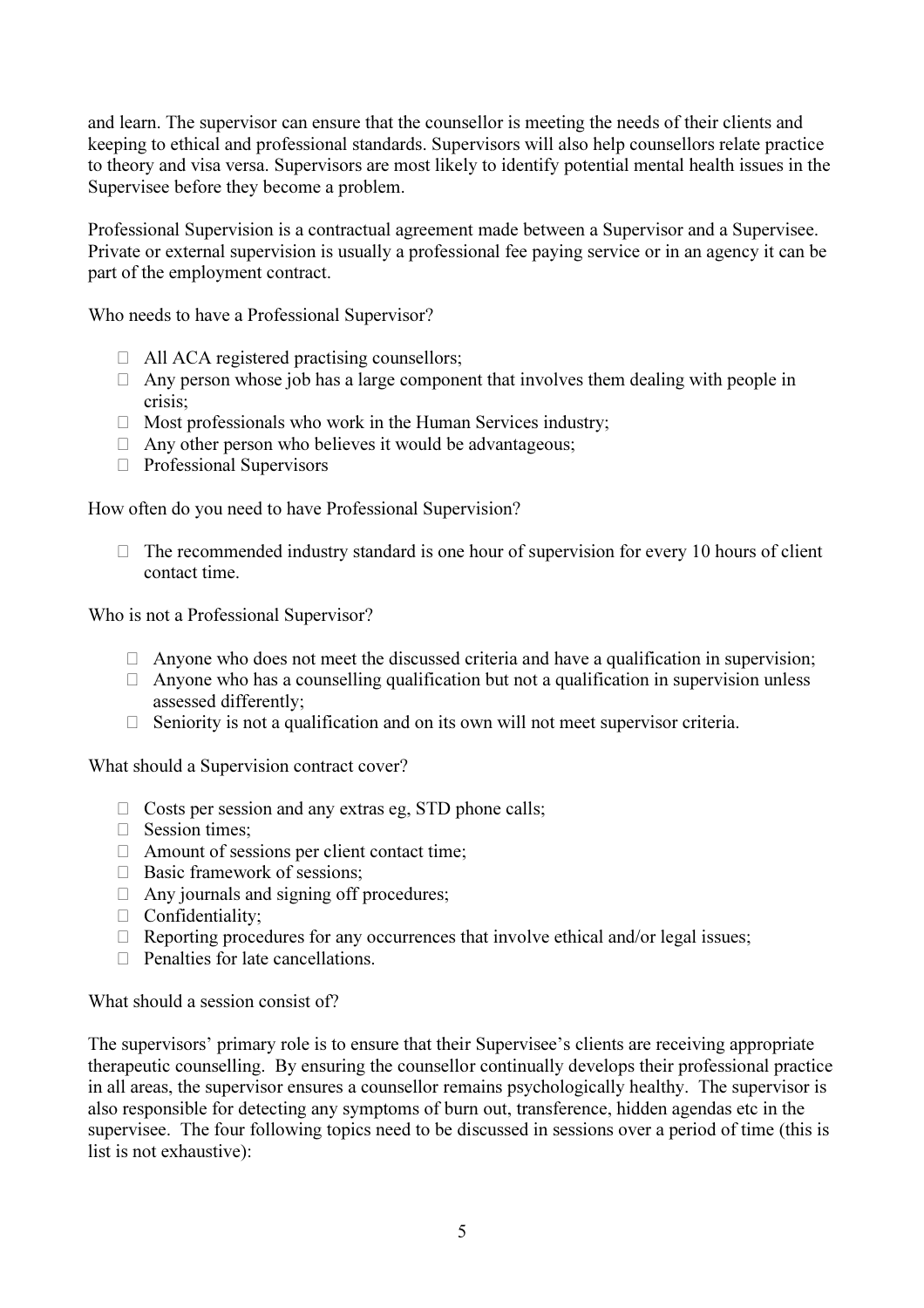### Evaluation:

- □ Supervisee's counselling;
- $\Box$  Developing process of self-review;
- E Quality assurance;
- E Best practice;
- E Service outcomes of service delivery;
- $\Box$  Identifying risk for supervisee and clients;
- E Referrals;
- $\Box$  Follow up on client progress;
- $\Box$  Helping the counsellor assess strengths and weaknesses.

#### Education:

- $\Box$  Establishing clear goals for further sessions;
- $\Box$  Providing resources;
- E Modelling;
- $\Box$  Explaining the rationale behind a suggested intervention and visa versa;
- E Professional development;
- $\Box$  Interpreting significant events in the therapy session:
- $\Box$  Convergent and divergent thinking;
- $\Box$  Use of self;
- $\Box$  Topping up;
- $\Box$  Facilitating peer connection;
- $\Box$  Duty of care;
- $\Box$  Legal responsibilities.

### Administration:

- □ Procedures:
- E Paperwork;
- E Links;
- E Accounting;
- $\Box$  Case planning;
- E Record keeping;
- E Insurance.

# Support.

- E Advocate;
- $\Box$  Challenge:
- E Confront;
- $\Box$  Empower;
- E Affirm;
- E Availability;
- $\Box$  Empowering:
- E Use of self.

Is supervision mandatory?

Yes if you wish to be recognised as an ACA registered counsellor and be placed on the ACA National Register.

Where do I find a Supervisor?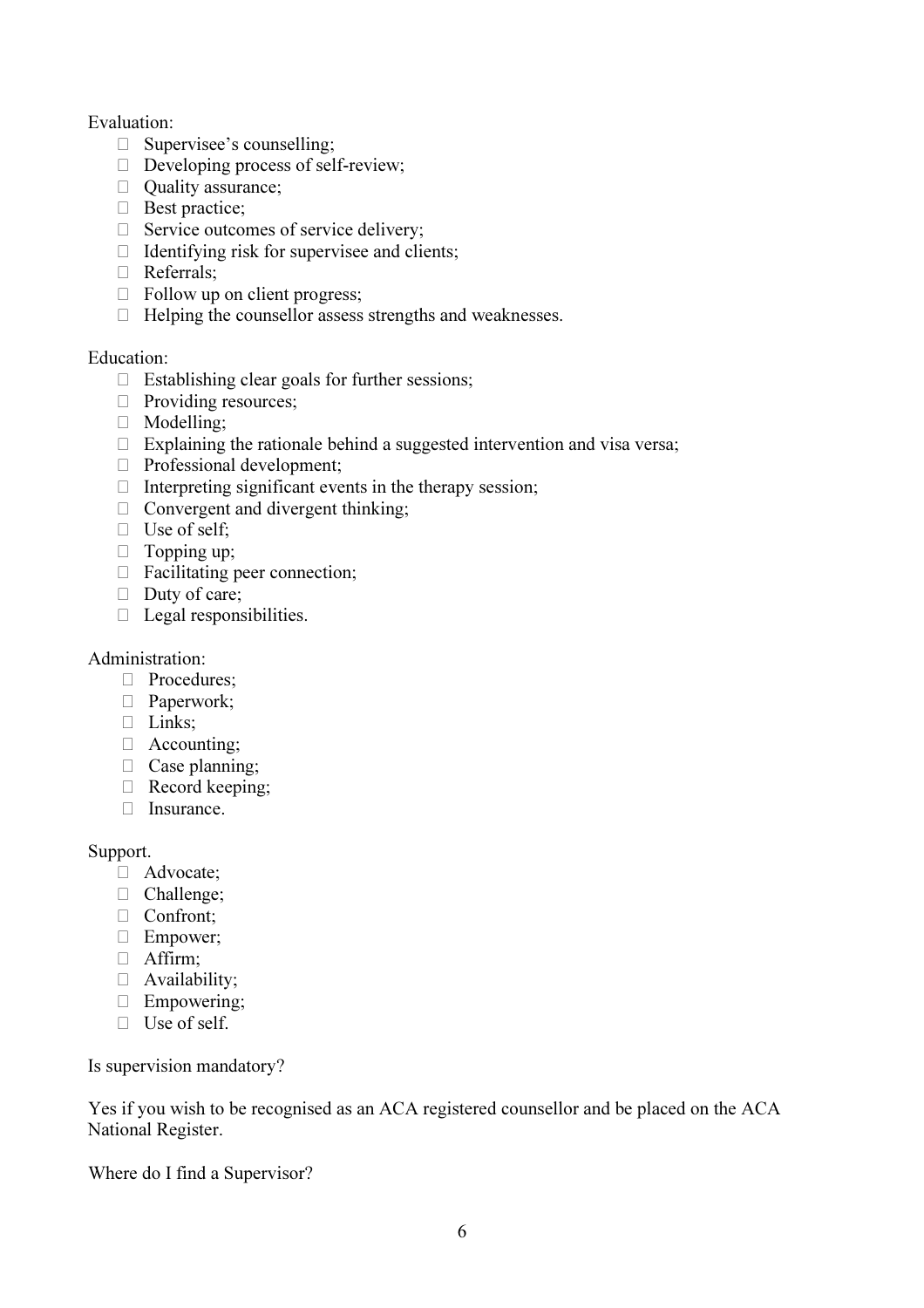The best place to find a Supervisor who meets ACA criteria is on the ACA College of Supervisors register which can be found on the ACA web page.

Do I have to do face-to-face Supervision?

No, there are times when it can be advantageous to have a Supervisor who does not live close by or in the same community. Phone supervision is effective and if supplemented by videotape every now and then can be just has informative. Using the web can also be as effective if technology such as web cam is used.

What are the Supervisor's Responsibilities?

If a counsellor is sued and has been receiving supervision, the counsellor could then consider taking action against their supervisor. Therefore the supervisor's responsibilities continue beyond the session. It is the supervisor's responsibility to ensure any directions given during a session are followed for this reason. A supervisor who has many clients carries a lot of responsibility on their shoulders. For each supervisee the supervisor is responsible for the development and practice of the counsellor and by default a certain portion of the wellbeing of the clients, within reason.

### What are the Counsellor's (Supervisee) responsibilities?

The supervisee is responsible for carrying through with any work or practices that are agreed upon in a session. Supervisees who pay lip service to supervisors cannot hold their supervisor responsible if things go wrong. It is also the supervisee's responsibility not to carry out any unethical practices that a poor supervisor may suggest. 'I was told to' is not a defence.

What is an impaired supervisor?

Unfortunately, being a supervisor does not necessarily mean a person is ethical or functional. There have been cases where impaired supervisors have justified improper practices by colluding with supervisees and passing on those improper practices to 'spawn' similar type practitioners. By building a group of impaired practitioners the supervisor can justify improper practices and by numbers convince others that it is appropriate. In some ways this is similar to forming a cult. Being a supervisee can put you in a vulnerable situation. If in doubt, seek help from your association or another supervisor. Any supervisor that advises you to breach any part of the code of practice should be reported to the association and another supervisor sought. Of all improper practices conducted by impaired supervisors, sexual exploitation is the most common. Sexual relationships with supervisors, supervisees, current or past clients are not acceptable and can lead to legal action and deregistration from professional bodies, even years after the event.

Is there anyone a supervisor should not supervise?

A supervisor should not supervise any person who they have had or are in an emotional or physical relationship currently or prior to a contract of supervision, or any member of their immediate family. The reason for this is that in any relationship a power base is established by those involved. This power base is generally functional for the personal relationship and is part of the dynamics for the decision-making processes within the relationship. It would be realistic to expect these dynamics to be carried across into a business/professional relationship, whether consciously or unconsciously. These dynamics would in most cases not be conducive to an objective and balanced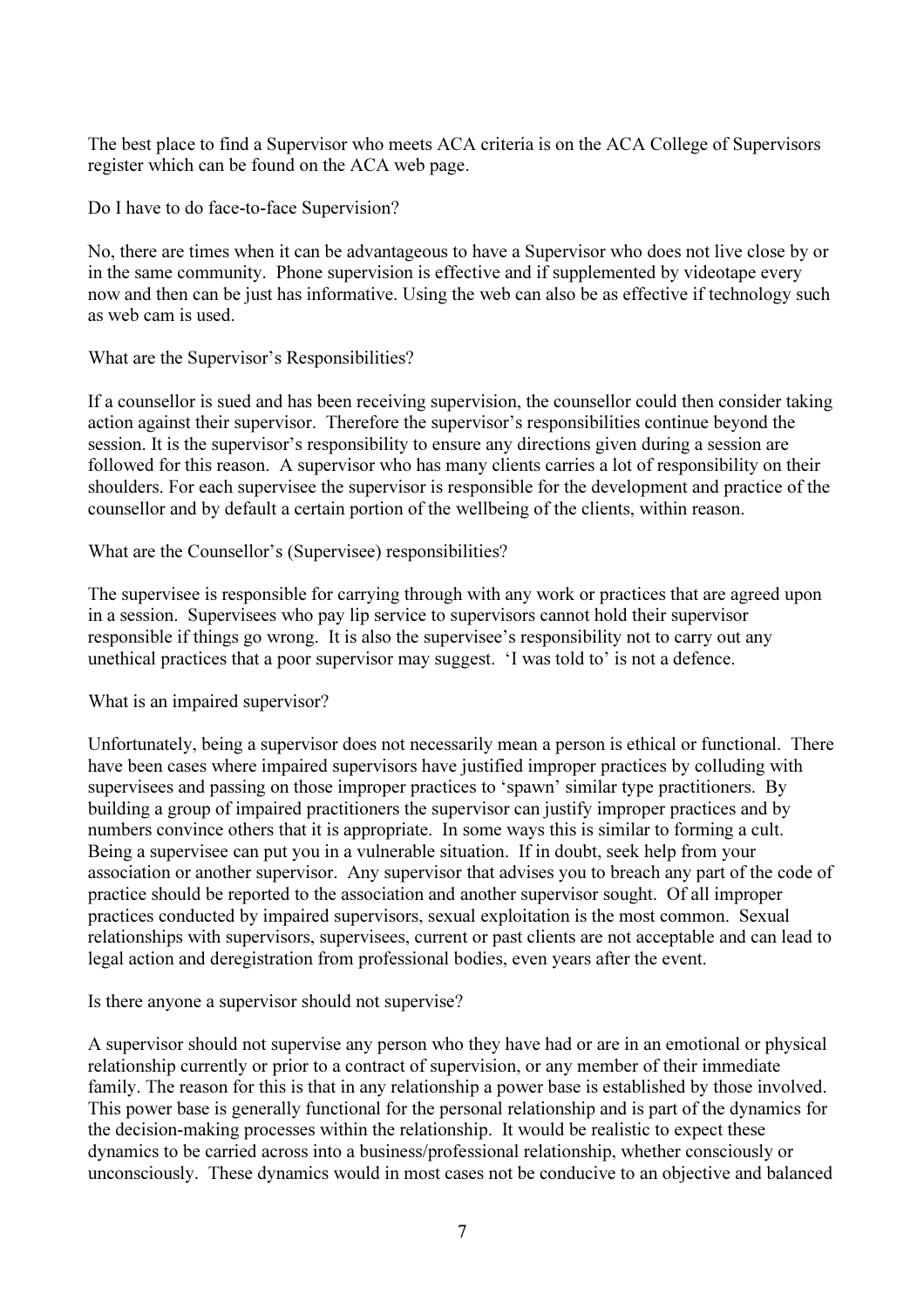relationship between a supervisor and supervisee.

Is the Gender of the Supervisor important?

Gender can be an issue. A woman who has been brought up with an overbearing father may seek approval from a male supervisor. A male who has been brought up with an unemotional father may seek a male supervisor, assuming they will be unemotional as well. A counsellor needs to reflect on why they may have a preference for a gender because they may be going into supervision with an unidentified agenda. Counsellors who find they have a preference for a gender due to a previous unpleasant experience may need to consider whether they have dealt with the issue satisfactorily.

A female counsellor who has been a victim of domestic violence and may seek out a female supervisor because of power issues with males could also take these issues into their practice. In this scenario the counsellor needs to consider counselling in relation to that issue. A male counsellor who has been brought up by an abusive stepmother may seek a male supervisor so as not to put themselves in the position of being subordinate to a female. Again this counsellor needs to consider their agendas and dealing with the issue in therapy.

### Is gender an issue for supervisors?

Yes, as it is for supervisees. Supervisors may use the supervisor/supervisee relationship to play out unresolved issues. A female supervisor from a feminist background may use the relationship to attempt to cause change in male clients. A male supervisor may have traditional ideas as to the roles of the sexes and use the relationship to stall careers of female clients. Female supervisors may over identify with female supervisees emotionally.

Male supervisors may encourage male supervisees only to deal cognitively with cases. All of these examples are inappropriate for supervisors. The conditioning of the supervisor may see them employing tactics to subvert supervisees without being conscious of their agendas. Supervisors need to be aware of the broader issues. There are obviously more considerations and points of discussion that need to be considered however space does not allow us to discuss them all. It is the supervisors and supervisees responsibility to research this subject further.

#### Accumulation of Supervision hours:

Professional Supervision is a process members go through for many reasons, one of them being to maintain consumer confidence in counsellors, primarily answer the age old question "who is counselling the counsellor". ACA's policy of all practicing members attending supervision on a regular basis per annum is our way of demonstrating to the consumer we have a system of checks and balances to maintain their confidence in ACA registered counsellors.

This is an annual process and one reason why it is conducted over a 12 month period is to allow Supervisors the ability to monitor their supervisee's mental health over the 12 month period. We are all aware that as counsellors our own mental health and ability to function professionally can be impacted on by various internal and external events over a period of time. If a counsellor was to accumulate their 10 hours of Professional/Clinical Supervision in one or two sittings then this important purpose is negated. It is for this reason that ACA does not approve nor recommend that members endeavour to "knock over" their annual requirement in one or two sittings by attending a Supervision day or weekend workshop for this purpose.